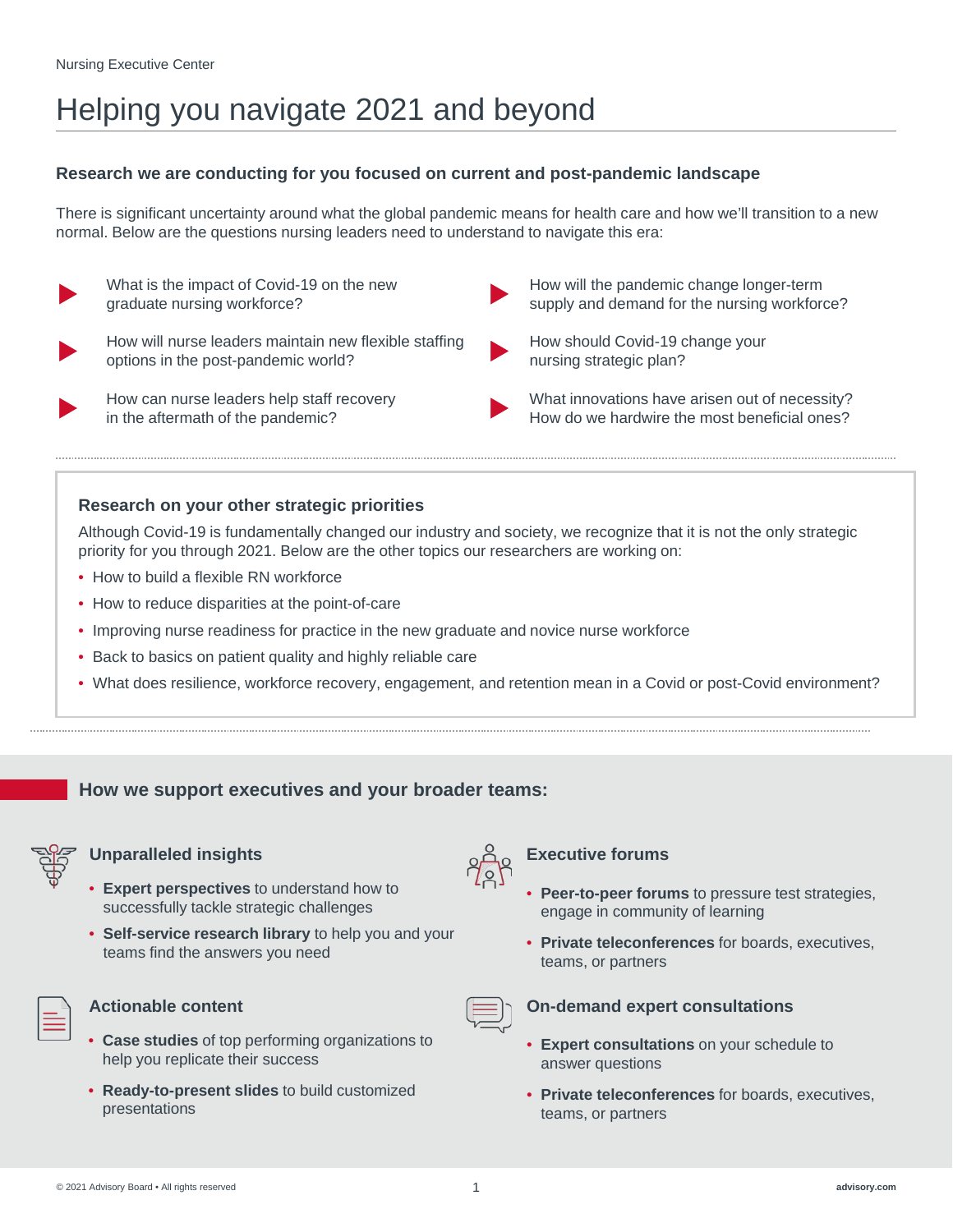# Virtual events on building a flexible RN workforce



### **CNO workshop: Building a flexible RN workforce**

Join Carol Boston-Fleischhauer and a small group of nurse executives to discuss what a flexible nursing workforce looks like in practice in the short and long term.

Eligible attendees: System and facility-level CNOs

What to expect: Each session will feature a combination of Advisory Board insights and peerto-peer discussion. To ensure robust discussion, each session is capped at 20 attendees total. Save the date:

• [February 23, 2021 | 1-3 pm ET](https://www.advisory.com/Topics/Nurse-Staffing-and-Productivity/2021/02/Building-a-flexible-RN-workforce)

- [March 4, 2021 | 3-5 pm ET](https://www.advisory.com/Topics/Nurse-Staffing-and-Productivity/2021/03/Building-a-flexible-RN-workforce-session-2)
- [April 13, 2021 | 1-3 pm ET](https://www.advisory.com/Topics/Nurse-Staffing-and-Productivity/2021/04/Building-a-flexible-RN-workforce-session-3)



### **Webinar: A retrospective on flexible staffing: lessons learned from Covid-19**

Learn from a panel of NY CNOs about how they were able to embrace flexible staffing during Covid – and how they'll sustain these efforts moving forward.

Eligible attendees: All nursing leaders

Save the date: [Wednesday, May 26 | 1-2pm ET](https://www.advisory.com/Topics/Nursing/2021/05/A-retrospective-on-flexible-staffing)



### **Webinar: Four options to reinvent the inpatient nurse float pool**

Learn how to leverage your float pool to solve emerging staffing challenges across the care continuum.

Eligible attendees: All nursing leaders Save the date: [Wednesday, July 14 | 1-2 ET](https://www.advisory.com/Topics/Nursing/2021/07/Four-options-to-reinvent-the-inpatient-nurse-float-pool)

## Virtual events on reducing disparities at the point-of-care



### **Summit: Reducing health disparities at the point-of-care**

Join a panel of Advisory Board speakers to discuss how to integrate health equity into your system's broader strategy to reduce disparities at the point-of-care.

Eligible attendees: All clinical leaders. We encourage leadership teams to attend "together." Save the date: Thursday, April 29 [|](https://www.advisory.com/Topics/Nurse-Staffing-and-Productivity/2021/04/Building-a-flexible-RN-workforce-session-3) 1-4pm ET



### **Webinar: Healthcare Equality Index: A roadmap for LGBTQ inclusion**

Learn from leaders at The Human Rights Campaign Foundation and UCSF Health about how to advance LGBTQ equity and inclusion in health care.

Eligible attendees: All clinical leaders

Save the date: [Wednesday, March 24 | 1-2pm ET](https://www.advisory.com/Topics/Clinical-Quality/2021/03/Healthcare-Equality-Index-A-roadmap-for-LGBTQ-inclusion)



### **Webinar: Why 'cultural competence' is misguided – and what to do instead**

© 2021 Advisory Board • All rights reserved 2 **[advisory.com](https://www.advisory.com/)**

Learn four steps organizations can take to make the shift from cultural competence to cultural humility.

Eligible attendees: All clinical leaders Save the date: [Wednesday, June 16 | 3-4pm ET](https://www.advisory.com/Topics/Nursing/2021/06/Why-cultural-competence-is-misguided)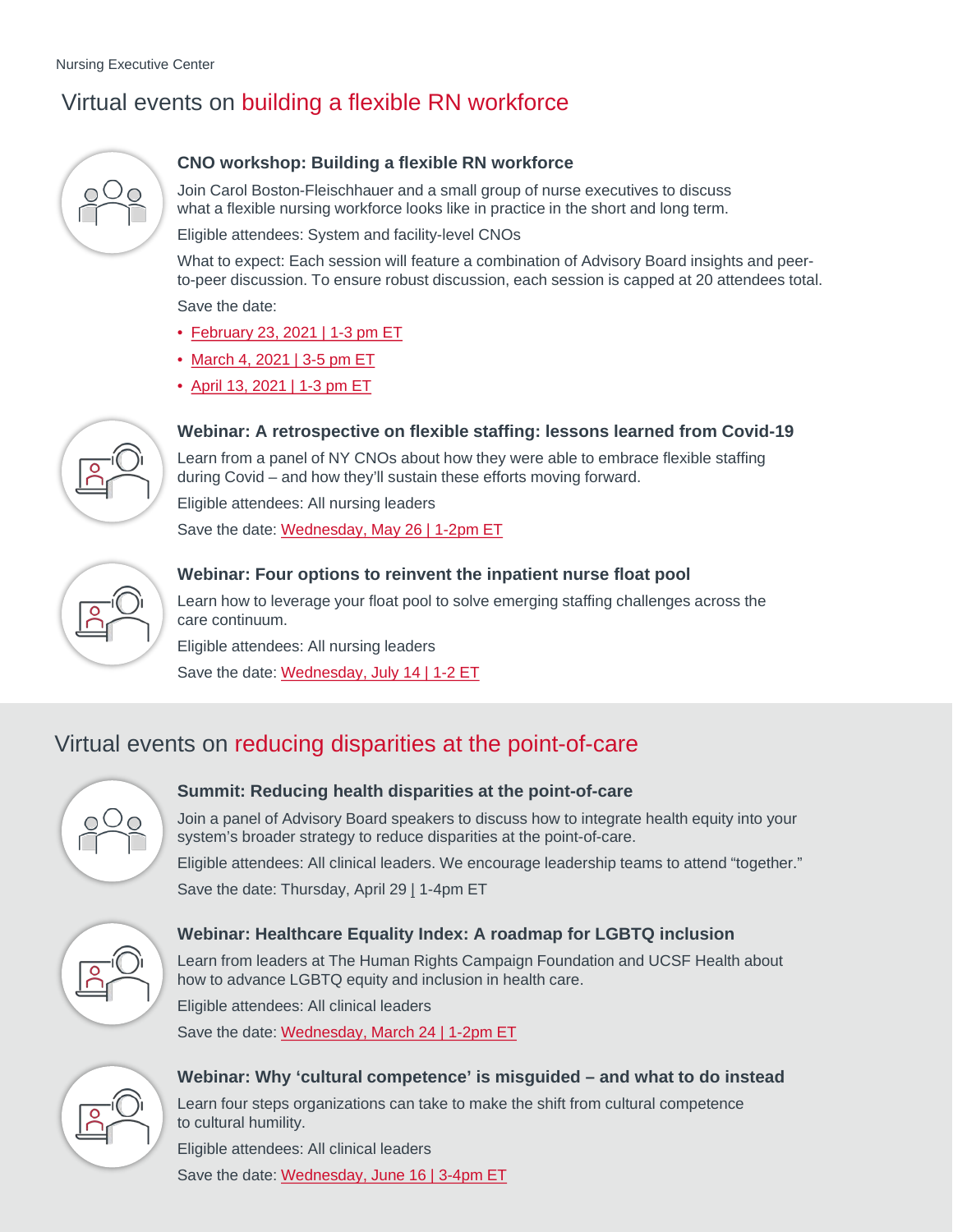# 2021 membership highlights

Our research team is hard at work supporting you and your peers on various topics through written content, conversations, and implementation resources. Below are a few of our newest resources for nursing leaders.



### **Building a flexible nursing workforce**

Organizations can no longer rely on the traditional staffing methods of years past because Covid-19 accelerated changes to the nursing workforce, including an impending shortage, widening experience-complexity gap, and changing needs of staff. Building a more flexible nursing workforce can address all three of these challenges at once while reducing labor costs. [Read now](https://www.advisory.com/Topics/Nurse-Staffing-and-Productivity/2021/01/Building-a-flexible-nursing-workforce?imp=unauth).



### **Maturity model for reducing health disparities**

Advisory Board experts developed this model based on dozens of interviews with health system leaders and extensive research. This tool will help leaders understand how to start addressing and investing in advancing health equity at the organization-level. [Access the guide](https://www.advisory.com/Topics/Social-Determinants-of-Health/2020/12/Maturity-model-for-reducing-health-disparities).



### **How Covid-19 will impact the nursing workforce**

Covid-19 will not only fundamentally change nursing supply and demand – it will also accelerate pre-existing trends. Collective experience in the nursing workforce will decline faster as a result of the pandemic, and care delivery will become even more complex. These trends threaten patient safety if left unaddressed. This short read outlines the 4 actions leaders need to take today. [Read now](https://www.advisory.com/Topics/Covid-19/2020/10/How-covid-19-will-impact-the-nursing-workforce).



### **Audit unit readiness to receive new graduate RNs**

This audit helps unit leaders assess how prepared their units are for placement of new graduate RNs based on three emerging challenges: nursing students are entering the workforce with less preparation, patient acuity increased in recent years and staff are burned out due to the pandemic. [Access the guide.](https://www.advisory.com/Topics/Nursing-Care-Quality-and-Service/2020/09/Audit-unit-readiness-to-receive-new-graduate-RNs)



### **Three strategies to build baseline emotional support**

In the wake of Covid-19, health care organizations must commit to providing targeted baseline emotional support for the three types of emotionally charged scenarios that health care employees are likely to encounter in their careers: trauma and grief, moral distress, and compassion fatigue. [Read now.](https://www.advisory.com/topics/staff-engagement-and-burnout/2020/07/three-strategies-to-build-baseline-emotional-support)